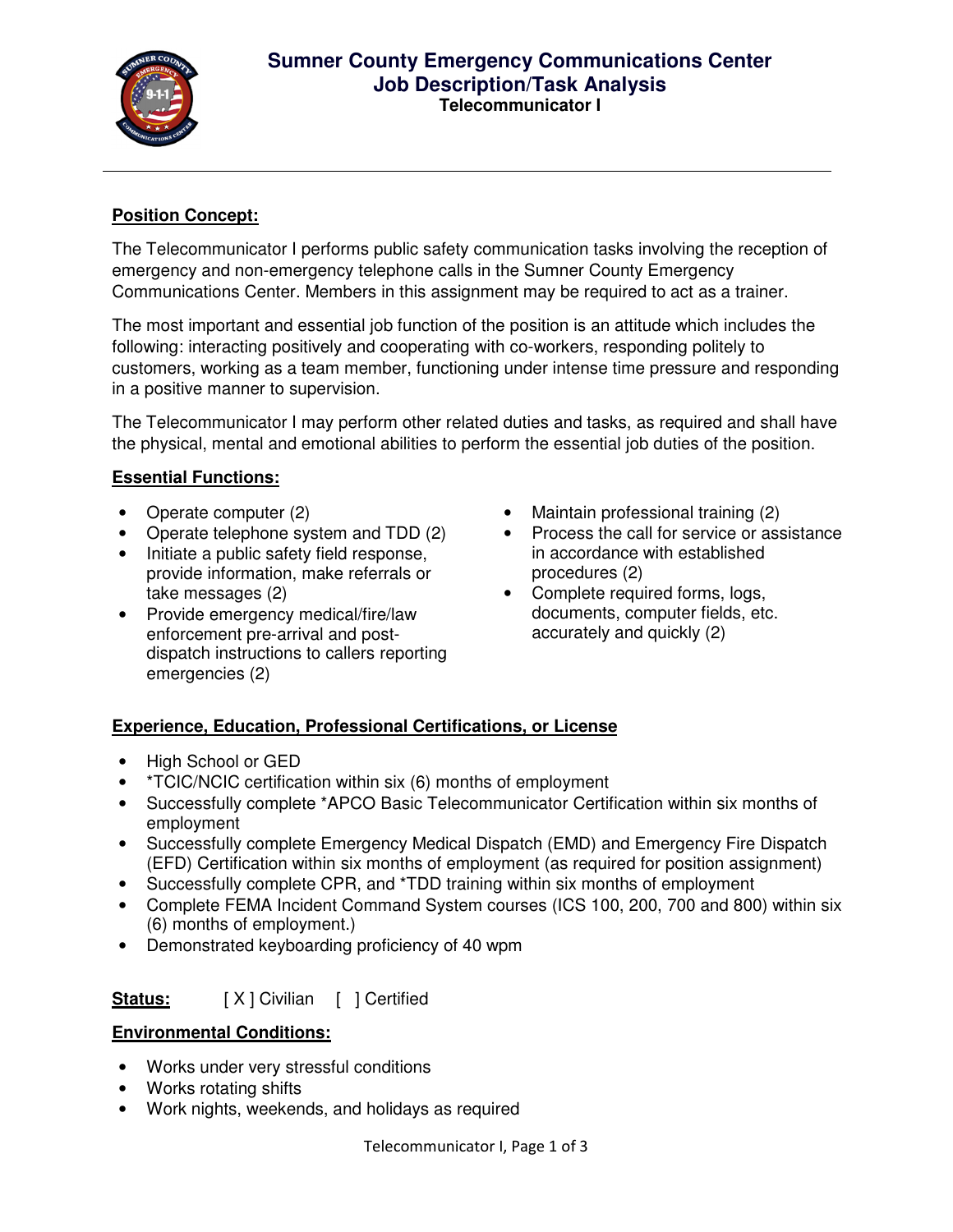• All telephone and radio conversation are recorded

# **Required Skills and Knowledge**

### **Knowledge of:**

- \*TDD telephone system (2)
- Resources (2)
- Other Agencies (2)
- Radio codes, signals, identifications (2)
- Civil Process (1)

### **Ability to:**

- Speak clearly and comprehend (2)
- Concentrate under stress (2)
- Coordinate a number of activities at the same time under intense stress (2)
- Respond quickly with little notice in the event of an emergency, disaster or unexpected staffing shortage (2)
- Maintain confidentiality (2)
- Testify in court and represent SCECC with a positive, professional image (1)

### **Skills:**

- Analytical (1)
- Computer (2)
- Keyboarding (2)
- Basic English Grammar (1)
- Ability to speak in an unencumbered manner (2)

# **Physical Requirements:**

- Sit for extended periods
- See at normal range or with accommodations
- Hear at normal level or with accommodations
- Speak English understandably
- Manual dexterity
- Ambulate independently

# **Frequency of Task Performance**

Ability to perform tasks daily as required or on an as needed basis.

# **Criticality of Task Performance**

 $0 = Not$  relevant to successful job performance;  $1 =$  Important to successful job performance;  $2 =$ Critical to overall successful performance.

\*TCIC/NCIC: Tennessee Crime Information Center/National Crime Information Center \*APCO: Association of Public Safety Communication Officials, Intl

- Criminal Justice system (1)
- SCECC policy and procedures (2)
- Geographical area (2)
- Telephone system (2)
- Radio codes, signals, and identifiers (2)
- Read and write English (1)
- Communicate effectively orally and in writing with a wide variety of people under stressful conditions (2)
- React quickly, calmly and with good judgment during emergency and nonemergency situations (2)
- Operate specialized equipment (1)
- Telephone (2)
- Interpersonal (2)
- Organizational (1)
- Record keeping (1)
- Multitask (2)
- Recognize colors
- Reach/Bend/Squat
- Lift/carry 20 lbs
- Mental alertness
- Look at computer monitor for extended periods
- Type on computer keyboard for extended periods
- Answer emergency and non-emergency phone lines (2)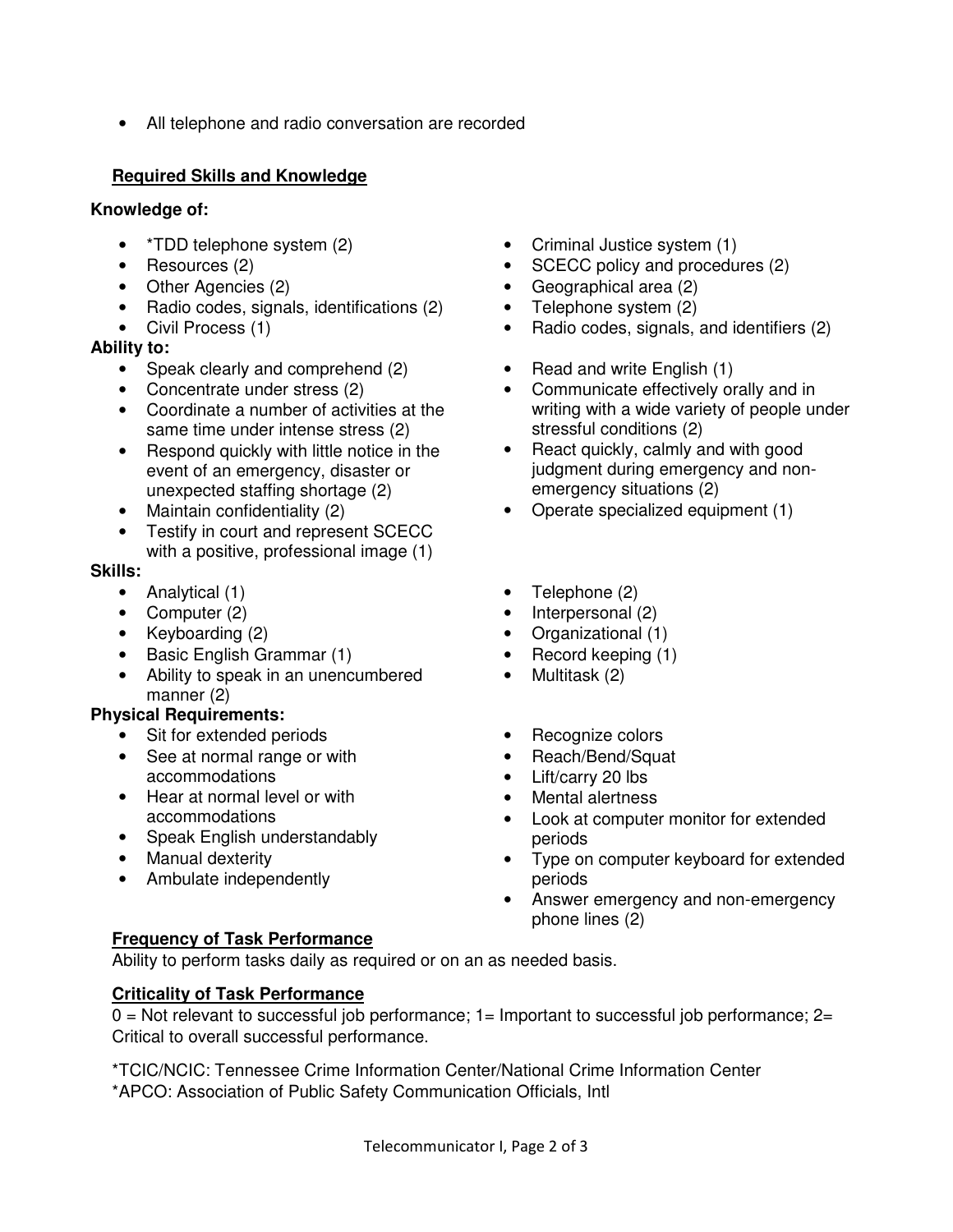#### \*TDD: Telecommunication Device for the Deaf **Classification Grade** Grade 1

### **FSLA Status**

Non-Exempt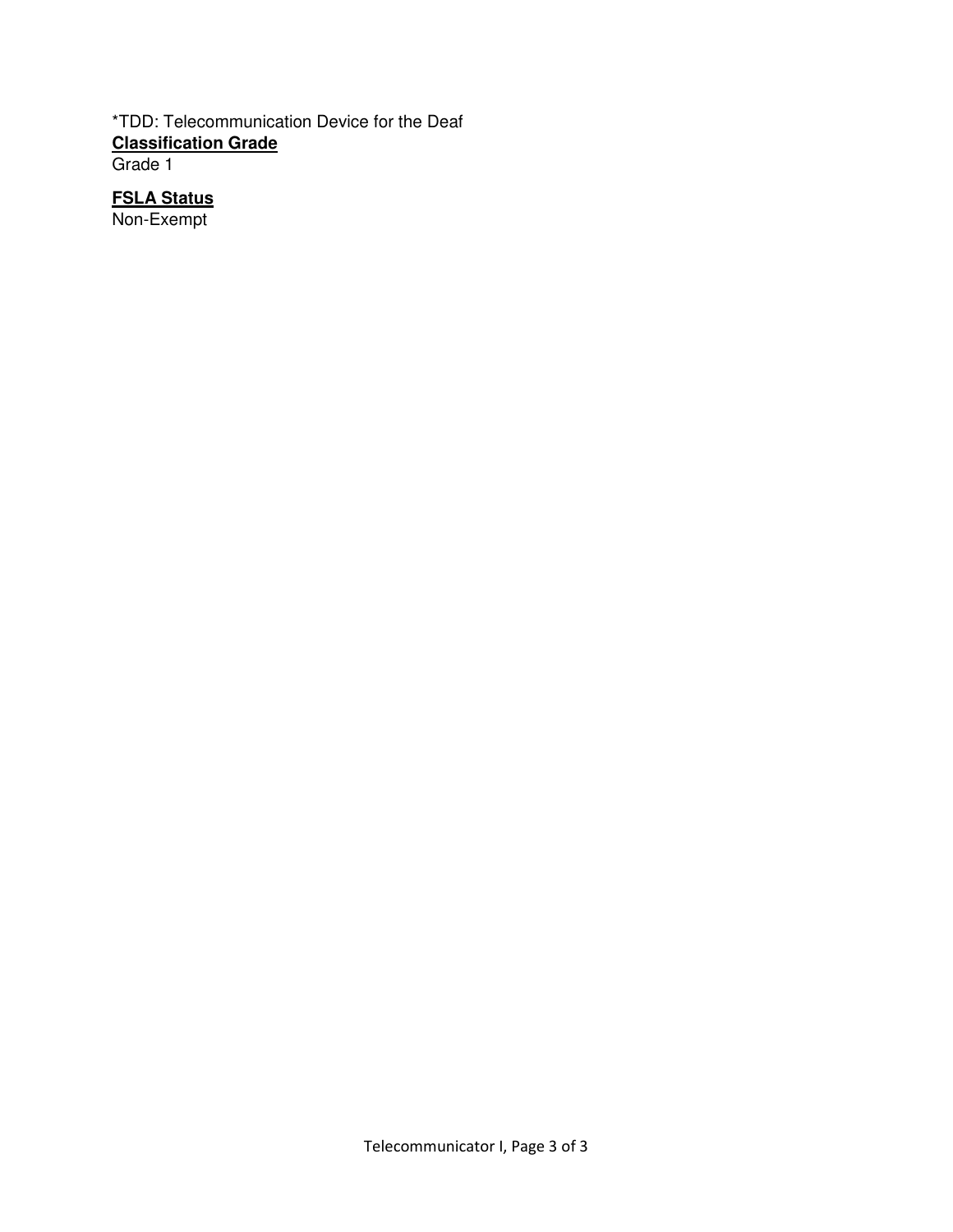

# **Application for Employment<br>Sumner County Government**

| PERSONAL INFORMATION                                     |                                                                                                                         |                                  |                                                                                                    |                                                                                                     |     |                           |                    |                                                              |
|----------------------------------------------------------|-------------------------------------------------------------------------------------------------------------------------|----------------------------------|----------------------------------------------------------------------------------------------------|-----------------------------------------------------------------------------------------------------|-----|---------------------------|--------------------|--------------------------------------------------------------|
| <b>LAST NAME</b>                                         |                                                                                                                         |                                  | <b>FIRST NAME</b>                                                                                  |                                                                                                     |     | <b>MIDDLE INITIAL</b>     |                    |                                                              |
| <b>CURRENT ADDRESS</b>                                   |                                                                                                                         |                                  |                                                                                                    | CITY:                                                                                               |     | <b>STATE</b>              | ZIP                | <b>COUNTY</b>                                                |
| HOME PHONE                                               |                                                                                                                         | <b>WORK PHONE</b>                |                                                                                                    |                                                                                                     |     | CELL (OPTIONAL)           |                    |                                                              |
| <b>E-MAIL ADDRESS</b>                                    |                                                                                                                         |                                  |                                                                                                    |                                                                                                     |     |                           |                    | SOCIAL SECURITY NUMBER (OPTIONAL - REQUIRED UPON EMPLOYMENT) |
| ARE YOU UNDER THE AGE OF 18?<br>$YES$ $\Box$             | $No$ $\Box$                                                                                                             |                                  |                                                                                                    | ARE YOU A U.S. CITIZEN? YES $\Box$<br>IF NOT A U.S. CITIZEN, ARE YOU ELIGIBLE FOR LAWFUL EMPLOYMENT |     |                           | No <sub>1</sub>    |                                                              |
| <b>NAME USED ON TRANSCRIPTS</b><br><b>DATE AVAILABLE</b> |                                                                                                                         |                                  | IN THE U.S.?<br>$Yes \Box$ No $\Box$                                                               |                                                                                                     |     |                           |                    |                                                              |
| <b>SALARY RANGE DESIRED</b>                              |                                                                                                                         |                                  | PROOF OF IDENTITY, CITIZENSHIP OR LEGAL RIGHT TO WORK IN<br>THE U.S. WILL BE REQUIRED UPON HIRING. |                                                                                                     |     |                           |                    |                                                              |
| IF YES, WHEN?                                            | HAVE YOU EVER BEEN EMPLOYED BY ANY DEPARTMENT OF SUMNER COUNTY GOVERNMENT? YES $\Box$ No $\Box$                         |                                  | <b>DEPT./POSITION</b>                                                                              |                                                                                                     |     |                           |                    | IF YES, EXPLAIN                                              |
|                                                          | HAVE YOU EVER BEEN ARRESTED OR CONVICTED OF ANY LAW VIOLATION OTHER THAN TRAFFIC VIOLATIONS? YES $\square$ No $\square$ |                                  |                                                                                                    |                                                                                                     |     |                           |                    | IF YES,<br><b>EXPLAIN</b>                                    |
| <b>DATE</b>                                              | PLACE                                                                                                                   |                                  |                                                                                                    | CHARGE                                                                                              |     |                           | <b>DISPOSITION</b> |                                                              |
|                                                          |                                                                                                                         |                                  |                                                                                                    |                                                                                                     |     |                           |                    |                                                              |
|                                                          |                                                                                                                         |                                  |                                                                                                    |                                                                                                     |     |                           |                    |                                                              |
|                                                          | <b>EDUCATION - SKILLS - ABILITIES</b>                                                                                   |                                  |                                                                                                    |                                                                                                     |     |                           |                    |                                                              |
| Type of School                                           | Name, City & State                                                                                                      | <b>Years Attended</b><br>From/To |                                                                                                    | <b>Circle Highest</b><br><b>Year Completed</b>                                                      |     | Diploma, GED or<br>Degree |                    | List Degree and/or<br><b>AREA OF</b><br><b>CONCENTRATION</b> |
| <b>High School</b>                                       |                                                                                                                         |                                  |                                                                                                    | $\mathbf{9}$                                                                                        | (10 |                           |                    |                                                              |

| High School            |               | $\mathbf{9}$<br>(11)                            | (10)<br>(12)                                          | <b>Yes</b>       | (No)        |    |
|------------------------|---------------|-------------------------------------------------|-------------------------------------------------------|------------------|-------------|----|
| College (Undergraduate | $\mathsf{To}$ | $\begin{bmatrix} 1 \end{bmatrix}$<br>$\sqrt{3}$ | $\binom{2}{ }$<br>$\left  4 \right\rangle$            | Yes              | 31<br>(No)  |    |
| College (Graduate)     | To            | $\sqrt{1}$<br>$\overline{\mathbf{3}}$           | $\setminus$ 2<br>$\begin{pmatrix} 3 \end{pmatrix}$    | $\widehat{Y}$ es | $\sqrt{NQ}$ | ×. |
| Trade School           | To            | $\left(3\right)$                                | $\begin{pmatrix} 2 \end{pmatrix}$<br>$\left(4\right)$ | Yes              | No          |    |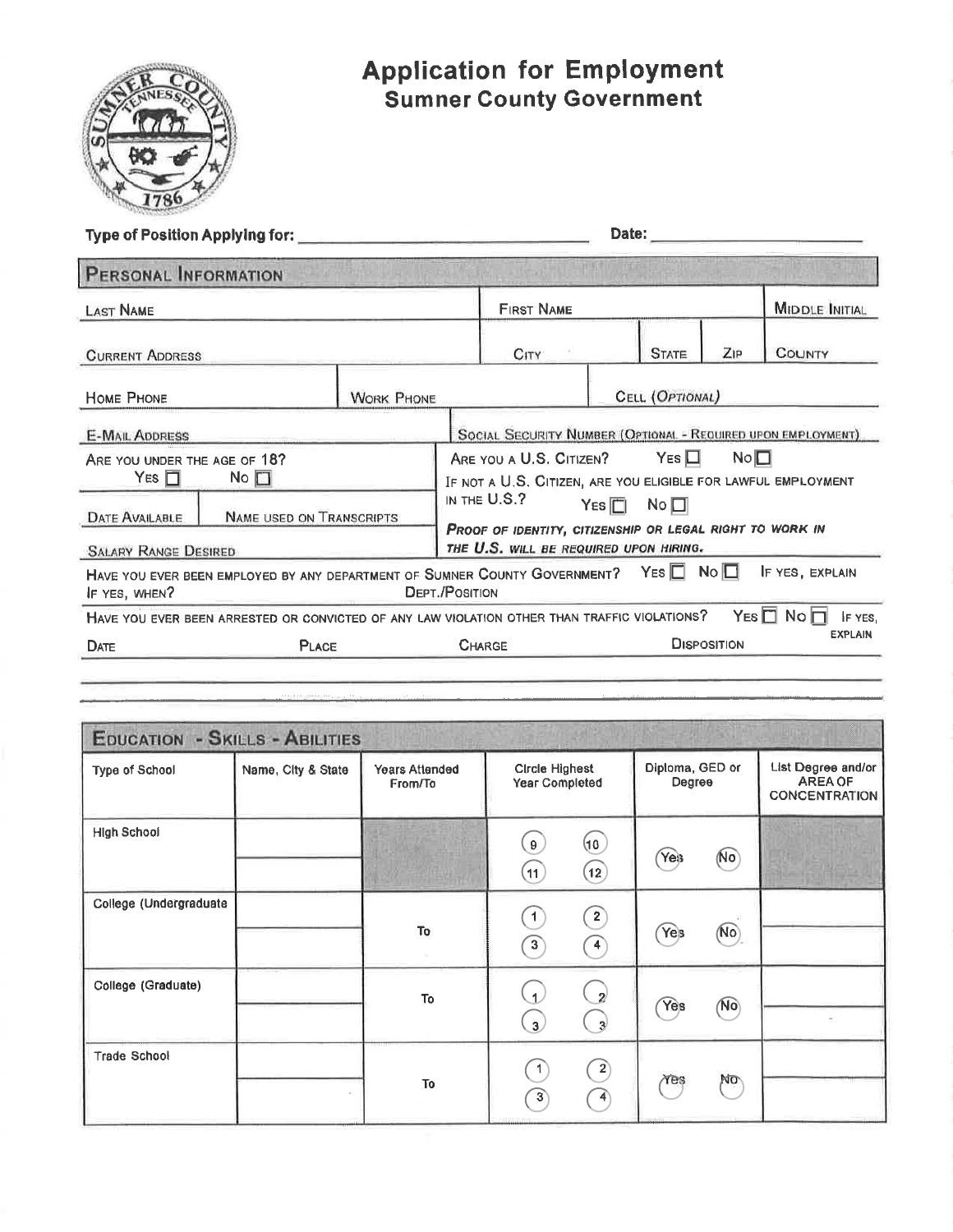|                                     | ARE YOU LICENSED TO PRACTICE IN ANY PROFESSION?                                                                                                                                                                                      | $N \circ \Box$<br>$Y_{ES}$ $\Box$ |                                                                                                  |                                                                                                                                                                                                                                                    |  |
|-------------------------------------|--------------------------------------------------------------------------------------------------------------------------------------------------------------------------------------------------------------------------------------|-----------------------------------|--------------------------------------------------------------------------------------------------|----------------------------------------------------------------------------------------------------------------------------------------------------------------------------------------------------------------------------------------------------|--|
| IF YES, LIST BELOW.                 |                                                                                                                                                                                                                                      |                                   |                                                                                                  |                                                                                                                                                                                                                                                    |  |
| LICENSE NUMBER<br>PROFESSION        |                                                                                                                                                                                                                                      | <b>ISSUING AGENCY</b>             | <b>EXPIRATION DATE</b>                                                                           |                                                                                                                                                                                                                                                    |  |
| <b>LICENSE NUMBER</b><br>PROFESSION |                                                                                                                                                                                                                                      | <b>ISSUING AGENCY</b>             | <b>EXPIRATION DATE</b>                                                                           |                                                                                                                                                                                                                                                    |  |
| PROFESSION                          | <b>EXECUTIVE CONSERVATION CONSERVATION CONSERVATION CONSERVATION CONSERVATION CONSERVATION CONSERVATION</b>                                                                                                                          | <b>ISSUING AGENCY</b>             |                                                                                                  | EXPIRATION DATE                                                                                                                                                                                                                                    |  |
| IF YES, EXPLAIN.                    | HAS YOUR PROFESSIONAL LICENSE EVER BEEN REVOKED OR SUSPENDED?                                                                                                                                                                        | $YES \Box$                        | $N \circ \Box$                                                                                   |                                                                                                                                                                                                                                                    |  |
| <b>MILITARY SERVICE RECORD</b>      |                                                                                                                                                                                                                                      |                                   |                                                                                                  |                                                                                                                                                                                                                                                    |  |
| <b>BRANCH SERVICE</b>               | To DATE<br><b>FROM DATE</b>                                                                                                                                                                                                          |                                   | <b>KIND OF DISCHARGE RECEIVED</b>                                                                |                                                                                                                                                                                                                                                    |  |
|                                     | EXPLAIN ANY SPECIAL MILITARY SCHOOLING RECEIVED THAT WOULD ASSIST YOU TO FULFILL THIS POSITION?                                                                                                                                      |                                   |                                                                                                  |                                                                                                                                                                                                                                                    |  |
|                                     | PREVIOUS WORK EXPERIENCE - PAST FIVE YEARS (BEGIN WITH MOST RECENT EMPLOYMENT - ADD PAGES IF NECESSARY)                                                                                                                              |                                   |                                                                                                  |                                                                                                                                                                                                                                                    |  |
|                                     |                                                                                                                                                                                                                                      |                                   |                                                                                                  |                                                                                                                                                                                                                                                    |  |
|                                     | ADDRESS <u>Contains Street Street Street Street Street Street Street Street Street Street Street Street Street Street Street Street Street Street Street Street Street Street Street Street Street Street Street Street Street S</u> |                                   | STATE PHONE NUMBER                                                                               |                                                                                                                                                                                                                                                    |  |
|                                     |                                                                                                                                                                                                                                      |                                   |                                                                                                  |                                                                                                                                                                                                                                                    |  |
|                                     |                                                                                                                                                                                                                                      |                                   |                                                                                                  |                                                                                                                                                                                                                                                    |  |
|                                     |                                                                                                                                                                                                                                      |                                   |                                                                                                  |                                                                                                                                                                                                                                                    |  |
| REASON FOR LEAVING                  |                                                                                                                                                                                                                                      |                                   |                                                                                                  |                                                                                                                                                                                                                                                    |  |
|                                     |                                                                                                                                                                                                                                      |                                   |                                                                                                  | FROM MONTHIVEAR TO MONTHIVEAR                                                                                                                                                                                                                      |  |
|                                     | <b>ADDRESS</b> CITY                                                                                                                                                                                                                  | <b>STATE</b><br>C(11)             | PHONE NUMBER                                                                                     |                                                                                                                                                                                                                                                    |  |
|                                     |                                                                                                                                                                                                                                      |                                   |                                                                                                  |                                                                                                                                                                                                                                                    |  |
|                                     | DESCRIPTION OF DUTIES                                                                                                                                                                                                                |                                   |                                                                                                  |                                                                                                                                                                                                                                                    |  |
|                                     | REASON FOR LEAVING                                                                                                                                                                                                                   |                                   |                                                                                                  |                                                                                                                                                                                                                                                    |  |
|                                     | EMPLOYER NAME AND A REPORT OF THE CONTROL OF THE CONTROL OF THE CONTROL OF THE CONTROL OF THE CONTROL OF THE CONTROL OF THE CONTROL OF THE CONTROL OF THE CONTROL OF THE CONTROL OF THE CONTROL OF THE CONTROL OF THE CONTROL        |                                   | FROM<br><b>MONTH/YEAR</b>                                                                        | To<br>MONTH/YEAR                                                                                                                                                                                                                                   |  |
| ADDRESS                             |                                                                                                                                                                                                                                      |                                   | PHONE NUMBER <b>And the Company of the Company of the Company of the Company of Texas (2014)</b> |                                                                                                                                                                                                                                                    |  |
|                                     | STREET                                                                                                                                                                                                                               | $C_{\text{ITY}}$<br>STATE.        |                                                                                                  |                                                                                                                                                                                                                                                    |  |
|                                     | DESCRIPTION OF DUTIES                                                                                                                                                                                                                |                                   |                                                                                                  |                                                                                                                                                                                                                                                    |  |
|                                     | REASON FOR LEAVING                                                                                                                                                                                                                   |                                   |                                                                                                  |                                                                                                                                                                                                                                                    |  |
|                                     | EMPLOYER NAME                                                                                                                                                                                                                        |                                   | $From$ <sub>---</sub>                                                                            | To                                                                                                                                                                                                                                                 |  |
|                                     |                                                                                                                                                                                                                                      |                                   | <b>PHONE NUMBER</b>                                                                              | <b>MONTH/YEAR</b><br>the control of the control of the control of the control of the control of the control of the control of the control of the control of the control of the control of the control of the control of the control of the control |  |
|                                     | $S$ TREET                                                                                                                                                                                                                            | City<br><b>STATE</b>              |                                                                                                  |                                                                                                                                                                                                                                                    |  |
|                                     |                                                                                                                                                                                                                                      |                                   |                                                                                                  |                                                                                                                                                                                                                                                    |  |
|                                     |                                                                                                                                                                                                                                      |                                   |                                                                                                  |                                                                                                                                                                                                                                                    |  |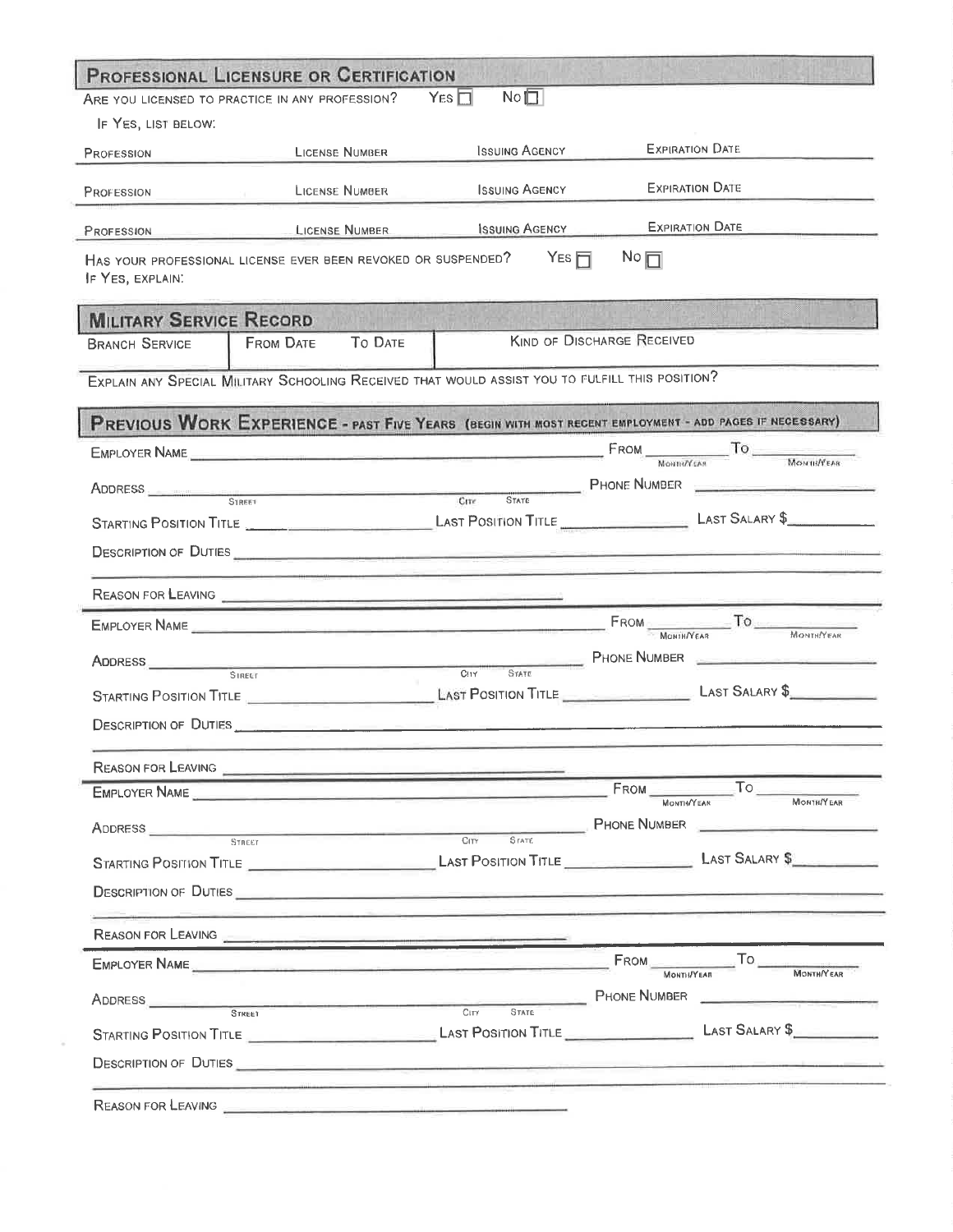| <b>OFFICE AND COMPUTER SKILLS:</b><br>LIST SYSTEMS, SOFTWARE AND KNOWLEDGE LEVEL      |  |  |
|---------------------------------------------------------------------------------------|--|--|
| TYPING/KEYBOARDING SPEED WPM _______10-KEY BY TOUCH ________TRANSCRIPTION OTHER       |  |  |
| BILINGUAL SKILLS. VERBAL __________________________WRITTEN ______________________     |  |  |
| OTHER KNOWLEDGE, SKILLS AND ABILITIES RELEVANT TO POSITION TO WHICH YOU ARE APPLYING: |  |  |

#### ADDITIONAL INFORMATION THAT COULD HELP YOU QUALIFY FOR THIS POSITION - EXAMPLES INCLUDE CLASSES (INCLUDE DATES), CERTIFICATES, CURRENT LICENSES, SPECIFIC EQUIPMENT AND OTHER SKILLS.

| <b>NAME</b>                                                                                            | ADDRESS, CITY, STATE | <b>PHONE NUMBER</b> |  |  |
|--------------------------------------------------------------------------------------------------------|----------------------|---------------------|--|--|
| The country of the constraints in collection<br>the company of the company of the state of the company |                      |                     |  |  |
| the property of the control of the con-                                                                |                      |                     |  |  |
| of the state of the Carroll William                                                                    |                      |                     |  |  |

I understand that any false answer or statement made by me on this application or any supplement that I have attached, or in connection with my application for employment with any department of Sumner County Government will be sufficient grounds for rejection of my application or immediate dismissal if I am employed.

I certify that all information listed on my application is complete and accurate to the best of my knowledge. I further understand that I will not be given any opportunity to update my previous experience declarations after I have been employed.

I hereby authorize Sumner County Government and its agents to conduct a thorough investigation of my background, including past employment, and agree to cooperate. I hereby release from liability all persons, companies, institutions or corporations supplying information requested pursuant to this application.

My signature below indicates that I understand these stipulations.

NOTE: If you are applying for a position for the Sumner County EMS Department, Sumner County Emergency Communications Center or the Sumner County Sheriff's Office, you MUST complete the section on the Back or Next page. ONLY applicants for those three departments are to complete that information.